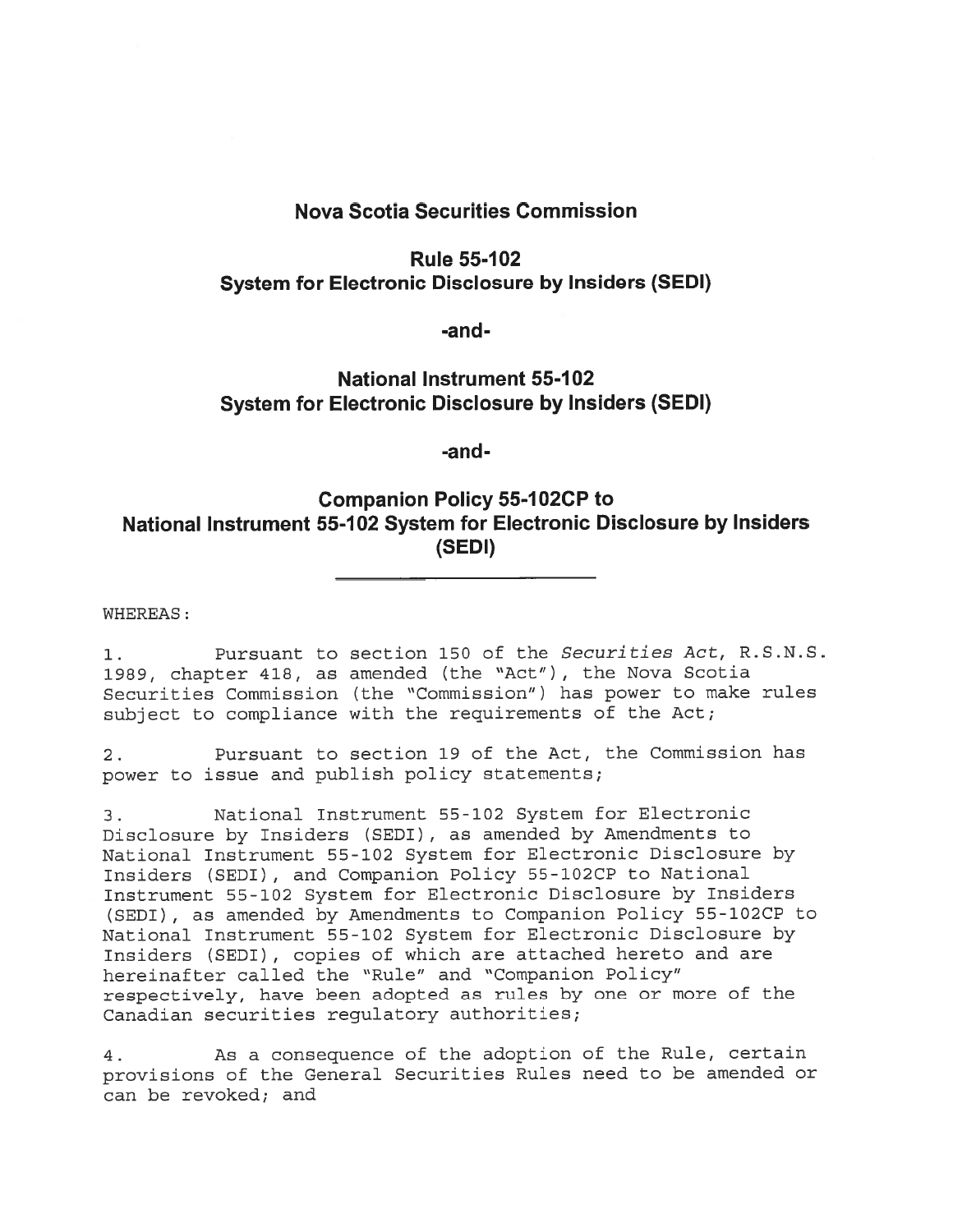5. The Commission is of the opinion that the attainment of the purpose of the Act is advanced by this Instrument.

NOW THEREFORE the Commission hereby:

(a) pursuan<sup>t</sup> to the authority contained in section <sup>150</sup> of the Act and subject to compliance with the requirements of section 150A of the Act:

- (i) approves the Rule and makes the same <sup>a</sup> rule of the Commission excep<sup>t</sup> insofar as the Rule contains coming into force or effective date provisions;
- (ii) revokes section <sup>171</sup> and <sup>178</sup> of the General Securities Rules;
- (iii)amends section <sup>179</sup> of the General Securities Rules by:
	- 1. Inserting "(1)" at the beginning of the section as it currently reads to make that section <sup>a</sup> subsection;
	- 2. Striking out "Form 36" and substituting "Form 55-102F5 (made under National Instrument 55-102 System for Electronic Disclosure by Insiders  $(SEDI)$   $\prime$  ; and
	- 3. Adding the following as subsection (2):
		- (2) This section does not apply to insiders who are required by National Instrument 55-102 System for Electronic Disclosure by Insiders (SEDI) to file the repor<sup>t</sup> in electronic format.
- (iv) amends section <sup>180</sup> of the General Securities Rules by:
	- 1. Inserting "(1)" at the beginning of the section as it currently reads to make that section <sup>a</sup> subsection;
	- 2. Striking out "Form 36" and substituting "Form 55-102F6 (made under National Instrument 55-102 System for Electronic Disclosure by Insiders (SEDI))"; and
	- 3. Adding the following as subsection (2)
		- (2) This section does not apply to insiders who are required by National Instrument 55-102